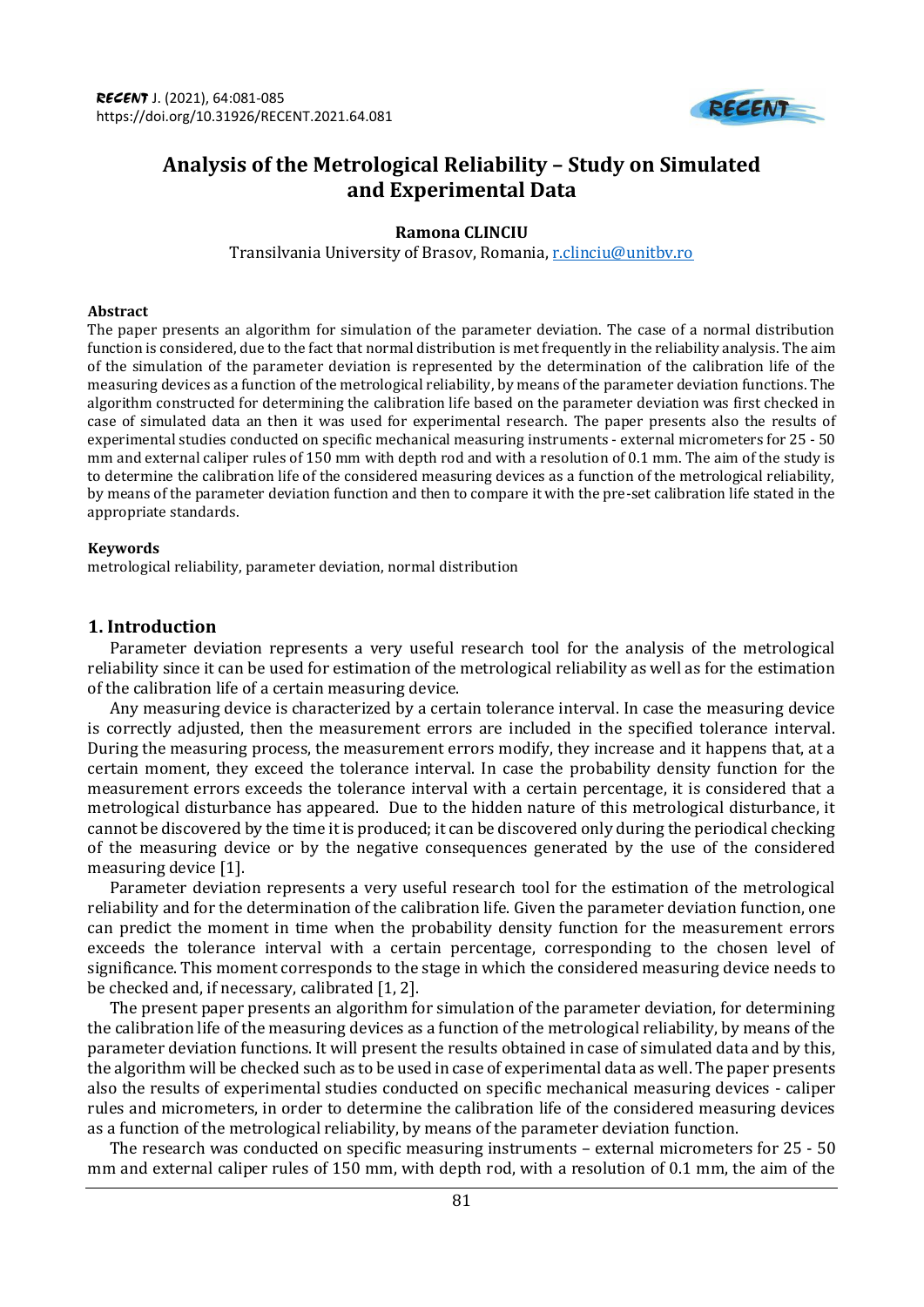research being the estimation of the calibration life of these measuring instruments. This experimental research may be added to former researches performed on different types of measuring instruments [3, 4], in laboratory conditions.

In the experimental studies conducted on these measuring instruments, the input data is represented by the measuring errors, obtained by measuring the same nominal size, measuring errors that are grouped in samples produced at a specific period of time, by measuring in laboratory conditions the same dimension with a set of measuring instruments of the same type. The contribution of the author in this research is represented by the estimation of the calibration life of the considered measuring instruments, as a function of the metrological reliability, based on the internal parameter deviation and the comparison of this estimated calibration life with that specified in the appropriate standards [5].

#### **2. Algorithm for Estimating the Calibration Life of the Measuring Instruments**

In general, in metrology it is used especially the normal distribution, although positive and asymmetrical distributions (e.g. Weibull distribution) are frequently met in the analysis of the metrological reliability [6].

The algorithm constructed for estimating the calibration life of the measuring instruments uses the following notations:  $\alpha$  - the level of significance;  $m$  - the mean;  $\sigma$  - the standard deviation;  $n$  - the volume of the sample; *k* - the number of samples; *xji* - the experimental data, which is assumed to be normally distributed, according to the normal distribution function  $N(m, \sigma, t)$  ( $j = 1, ..., k, i = 1, ..., n$ ) having both parameters *m* and  $\sigma$  variable;  $m_0$  - the initial value of the mean;  $a$  - the variation coefficient of the mean;  $\sigma_0$  - the initial value of the standard deviation; *b* - the variation coefficient of the standard deviation;  $T_{\varepsilon}$  - the tolerance interval for variable  $\varepsilon$ , as a measurement error; *ti* - the initial moment; *dt*- the interval between the collection of the samples (it is considered that dt is constant); *t<sup>r</sup>* - the calibration life.

The case of a normal distribution  $N(m_0, \sigma_0, t)$  is considered. After a period of time, due to the internal parameter deviation, the parameters of the distribution become  $m$  and  $\sigma$ , such as the distribution becomes  $N(m, \sigma, t)$ . It is considered that the mean *m* and the standard deviation  $\sigma$  may have a linear or an exponential variation, according to the equations:

$$
m = m_0 + a \cdot t,\tag{1}
$$

$$
\sigma = \sigma_0 + b \cdot t,\tag{2}
$$

$$
m = m_0 \cdot \exp(a \cdot t),\tag{3}
$$

$$
\sigma = \sigma_0 \cdot \exp(b \cdot t). \tag{4}
$$

The algorithm for estimating the calibration life of the measuring devices as a function of the metrological reliability includes the following steps [2]:

- Data collection simulated or experimental data collected from field operation;
- Data outlier tests- Grubbs test [7];
- Distribution assumption normal distribution, as used by general metrology;
- Parameter estimation for the chosen distribution normal distribution [7];
- Goodness-of-fit tests performance: general goodness-of-fit test (Kolmogorov-Smirnov) and normality goodness-of-fit tests (Lilliefors, Filliben); the optimum distribution is validated by the values of the statistics of the tests considered:  $d_j$  - the value of the statistics of the Kolmogorov-Smirnov goodness-of-fit test; *L<sup>j</sup>* - the value of the statistics of the Lilliefors goodness-of-fit test [6, 8-11]. These values are compared to the critical values of the tests:  $d_n$ ,  $\alpha$  - the critical value of the statistics of the Kolmogorov-Smirnov goodness-of-fit test,  $L_{n,\alpha}$  - the critical value of the statistics of the Lilliefors goodness-of-fit test,  $r_n$ ,  $\alpha$  - the critical value of the statistics of the Filliben goodness-offit test [8];
- Determining the parameter deviation functions by means of regression analysis  $(m_0, a', \sigma_0, b'$  the estimated coefficients of the parameter deviation function) and the correlation coefficients for the linear variation  $(r_{m-l}, r_{\sigma-l})$  and for the exponential variation  $(r_{m-exp}, r_{\sigma-exp})$  [7, 8]. The type of the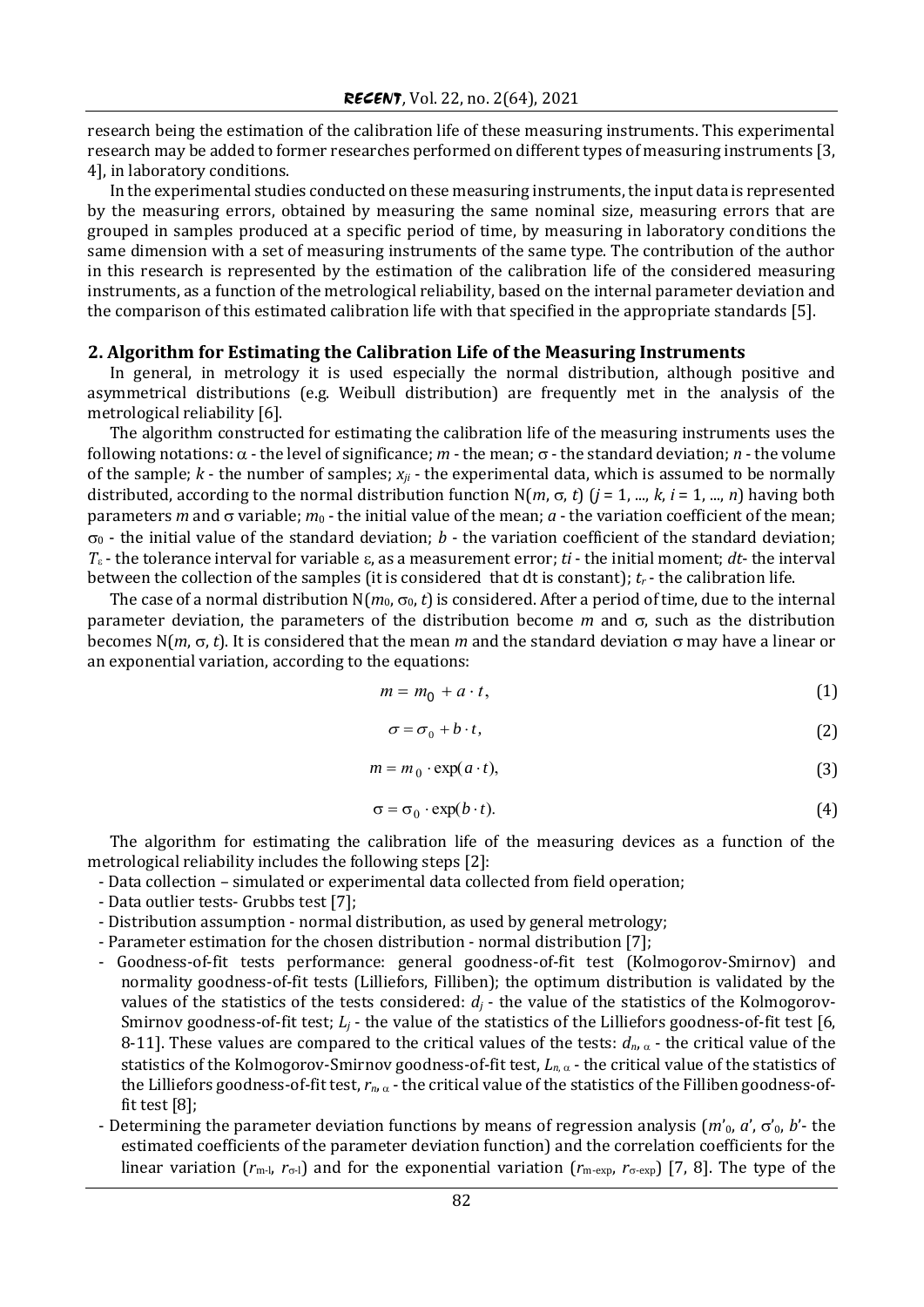parameter deviation function (linear or exponential) for each parameter –  $m$  and  $\sigma$ , is indicated by the highest value of the two calculated correlation coefficients for each parameter  $(r_{m-l})$  or  $r_{m-exp}$  and  $r_{\sigma-1}$  or  $r_{\sigma-exp}$ , respectively);

- Determining the calibration life, by means of parameter deviation functions, according to the method described in [2]. The pre-set calibration time for length measuring instruments is set to two years, as stated in the appropriate standards [5].

### **3. Case of Simulated Data**

Programmed generation of normally distributed data is achieved according to the relations presented below [7]:

$$
z_i = F^{-1}(\alpha_i) \tag{5}
$$

$$
\alpha_i = \frac{i - 3/8}{n + 1/4}, \quad i = 1,...,n \tag{6}
$$

$$
F(z) = \frac{1}{2 \cdot \pi} \int_{0}^{z} e^{-\frac{t^{2}}{2}} dt.
$$
 (7)

Table 1 presents the results obtained in case of programmed generation of normally distributed data, data obtained according to (5), where  $n = 30$ ,  $k = 3$ ,  $\alpha = 0.05$ ,  $m_0 = 0$ ,  $a = 0.408$ ,  $\sigma_0 = 1$ ,  $ti = 0$ ,  $dt = 1$ ,  $T<sub>\epsilon</sub>$  = 13.082. In this case the calibration life should be  $t<sub>r</sub>$  = 12, value which was obtained.

| Table 11110, annihed generation of hormany albumbated data |                                                   |        |        |                                                        |             |                  |
|------------------------------------------------------------|---------------------------------------------------|--------|--------|--------------------------------------------------------|-------------|------------------|
| Sample                                                     |                                                   |        |        | $L_i \le L_{n,\alpha} = 0.161$ for normal distribution |             |                  |
| L <sub>i</sub>                                             | Lilliefors Goodness-of-fit Tests                  |        |        |                                                        |             |                  |
|                                                            | 0.022                                             | 0.022  | 0.022  | normal distribution accepted                           |             |                  |
| m                                                          | Values of the estimated parameters of the samples |        |        |                                                        |             |                  |
|                                                            |                                                   | 0.408  | 0.816  | $m_0 = 0$                                              | $a = 0.408$ | $r_m = 1$        |
|                                                            | 0.9564                                            | 0.9564 | 0.9564 | 0.9564                                                 | $b=0$       | $r_{\sigma} = 1$ |
| $\mathbf{r}$                                               |                                                   |        |        |                                                        |             |                  |

Table 1. Programmed generation of normally distributed data

### **4. Estimating the Calibration Life of the Micrometers**

The experimental study is conducted on a set of micrometers for 25 - 50 mm. Experimental data is represented by the measuring errors, obtained by measuring a certain nominal size. Data is grouped in three samples, each of volume  $n = 30$ , produced at a certain period of time (a month),  $dt = 1$ , by measuring the same dimension with the set of micrometers, in laboratory conditions. The level of significance is  $\alpha$  = 0.05.

Table 2 presents the values of the statistics of both Lilliefors and Filliben goodness-of-fit tests for each sample. These values are according to both conditions:  $L_j \le L_{n,\alpha} = 0.161$  for Lilliefors goodness-offit test and respectively  $r_i > r_{n, \alpha} = 0.994$  for Filliben goodness-of-fit and this indicates normal distributions [6-8].

| Tuble <b>E</b> runce of the statistics of the goodness of he rests |                                                                                          |        |        |  |  |  |
|--------------------------------------------------------------------|------------------------------------------------------------------------------------------|--------|--------|--|--|--|
| Sample                                                             |                                                                                          |        |        |  |  |  |
|                                                                    | Lilliefors Goodness-of-fit Tests, $L_i \le L_{n,\alpha} = 0.161$ for normal distribution |        |        |  |  |  |
|                                                                    | 0.0702                                                                                   | 0.1062 | 0.0845 |  |  |  |
|                                                                    | Filliben Goodness-of-fit Tests, $r_i$ >0.994 for normal distribution                     |        |        |  |  |  |
|                                                                    | 0.9943                                                                                   | 0.9903 | ገ 9915 |  |  |  |

Table 2. Values of the statistics of the Goodness-of-fit Tests

The values of the estimated parameters  $m$  and  $\sigma$  for each sample are given in Table 3.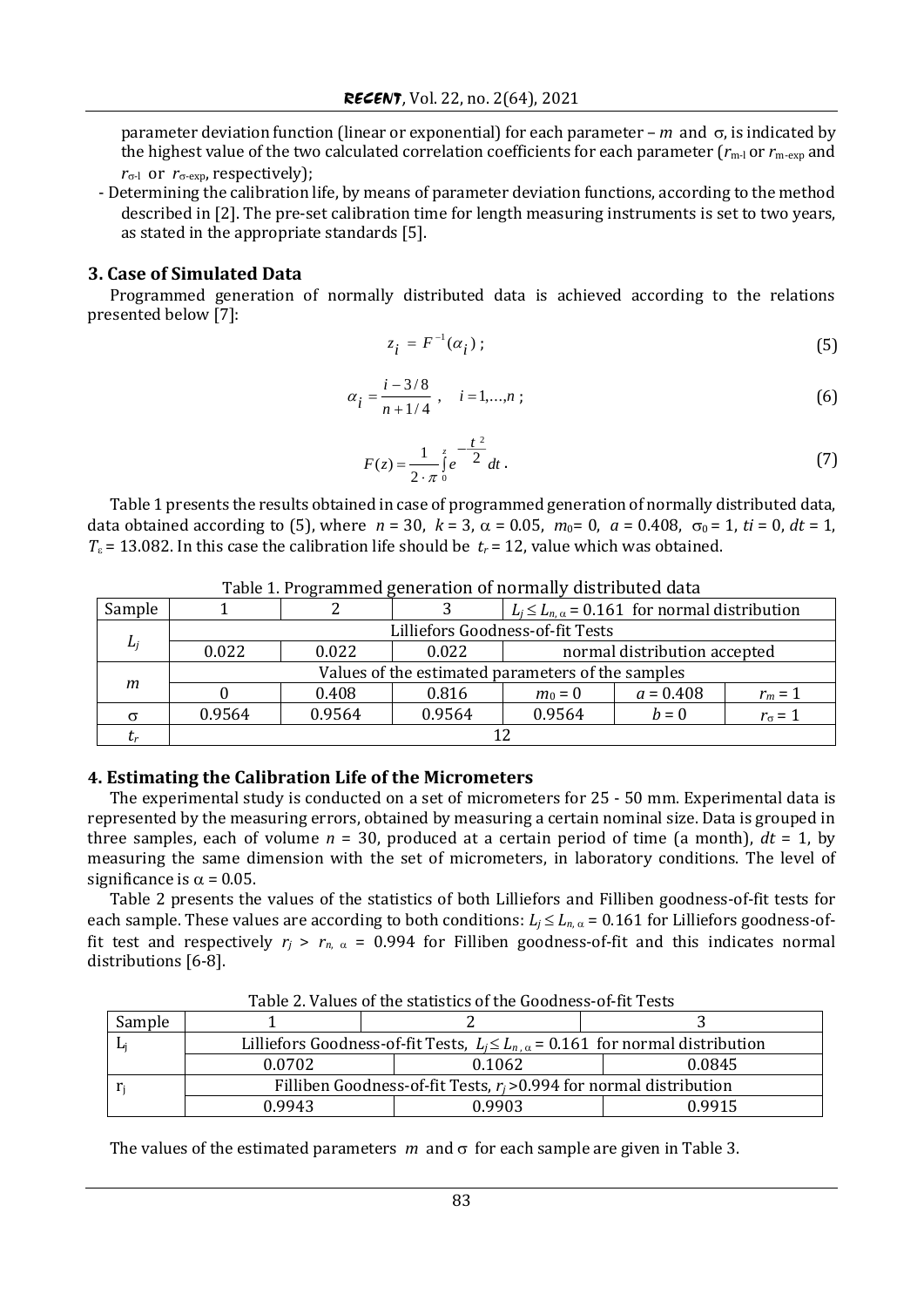| RECENT, Vol. 22, no. 2(64), 2021 |  |  |  |  |
|----------------------------------|--|--|--|--|
|----------------------------------|--|--|--|--|

| Table 3. Values of the estimated parameters of the samples |        |        |        |  |
|------------------------------------------------------------|--------|--------|--------|--|
| Sample                                                     |        |        |        |  |
| т                                                          | ).9412 | 1.1592 | 1.9316 |  |
|                                                            | 0.992  | 0.8962 | 0.7491 |  |

Table 3. Values of the estimated parameters of the samples

By using the values of the means and standard deviations of the samples, presented in Table 3, one can find the parameter deviation functions, by means of regression analysis [7, 8]. The correlation coefficients for linear variation of the parameters are  $r_{m-l}$  = 0.983 and  $r_{\sigma-l}$  = 0.992 and the correlation coefficients for exponential variation of the parameters are  $r_{\text{m-exp}} = 0.8130$  and  $r_{\text{\sigma-exp}} = 0.9703$ ; these values indicate a linear variation for both parameters, according to the equations:

$$
m = 0.985 + 0.495 \cdot t; \tag{8}
$$

$$
\sigma = 1 - 0.121 \cdot t \tag{9}
$$

The calibration life, for the considered case, is calculated by means of parameter deviation functions (8) and (9), according to the method described in [2]. The value which is obtained for the calibration time is  $t_r = 16.1032$  time units (months).

### **5. Estimating the Calibration Life of the Caliper Rules**

The experimental study conducted is aimed on the estimation of the calibration life of external caliper rules of 150 mm, with depth rod, with a resolution of 0.1 mm. The experimental data is represented by the measuring errors, obtained by measuring the same nominal size with a set of caliper rules and is grouped in samples produced monthly. For the nominal size measured, the tolerance interval is  $T<sub>s</sub> = 0.16$  mm, while the other values are the following:  $\alpha = 0.05$ ,  $n = 16$ ,  $k = 4$ ,  $ti = 0$  and  $dt = 1$ .

Table 4 presents the values of the statistics of both Kolmogorov-Smirnov and Lilliefors goodness-offit tests for each sample. These values are according to both conditions:  $d_j \leq d_{n,\alpha}$  = 0.328, for Kolmogorov-Smirnov goodness-of-fit test and respectively  $L_j \le L_{n_i, \alpha} = 0.213$  for Lilliefors goodness-of-fit and this indicates normal distributions [6, 8, 12]. The values of the estimated parameters *m* and  $\sigma$  for each sample are given in Table 5.

| Sample |                                                                                                   |        |        |        |  |
|--------|---------------------------------------------------------------------------------------------------|--------|--------|--------|--|
| di     | Kolmogorov-Smirnov Goodness-of-fit Tests, $d_i \leq d_{n,\alpha} = 0.328$ for normal distribution |        |        |        |  |
|        | 0.4839                                                                                            | 0.3226 | 0.2607 | 0.2455 |  |
|        | Lilliefors Goodness-of-fit Tests, $L_i \le L_{n,\alpha} = 0.213$ for normal distribution          |        |        |        |  |
|        | 0.4213                                                                                            | 0.3022 | 1.2392 | 0.1918 |  |

Table 4. Values of the statistics of the Goodness-of-fit Tests

| l able 5. Values of the estimated parameters of the samples |           |        |        |        |  |
|-------------------------------------------------------------|-----------|--------|--------|--------|--|
| Sample                                                      |           |        |        |        |  |
| т                                                           | $-0.0032$ | 0.0249 | 0.0013 | 0.0031 |  |
|                                                             | 0.0068    | 0.0083 | 0.0092 | 0.0093 |  |

Table 5. Values of the estimated parameters of the samples

By using the values of the means and standard deviations of the samples, presented in Table 5, one can find the parameter deviation functions, by means of regression analysis [6, 8]. The correlation coefficients for linear variation of the parameters are  $r_{m-1} = 0.8016$  and  $r_{\sigma-1} = 0.9144$  and the correlation coefficients for exponential variation of the parameters are  $r_{\text{m-exp}} = 0.7923$  and  $r_{\text{\sigma-exp}} = 0.9077$ ; these values indicate a linear variation for both parameters, according to the equations:

$$
m = -0.0017 + 0.0016 \cdot t \tag{10}
$$

$$
\sigma = 0.0073 + 0.0008 \cdot t. \tag{11}
$$

The calibration life is calculated by means of parameter deviation functions (10) and (11). The value obtained for the calibration time is  $t_r = 22.081$  time units (months).